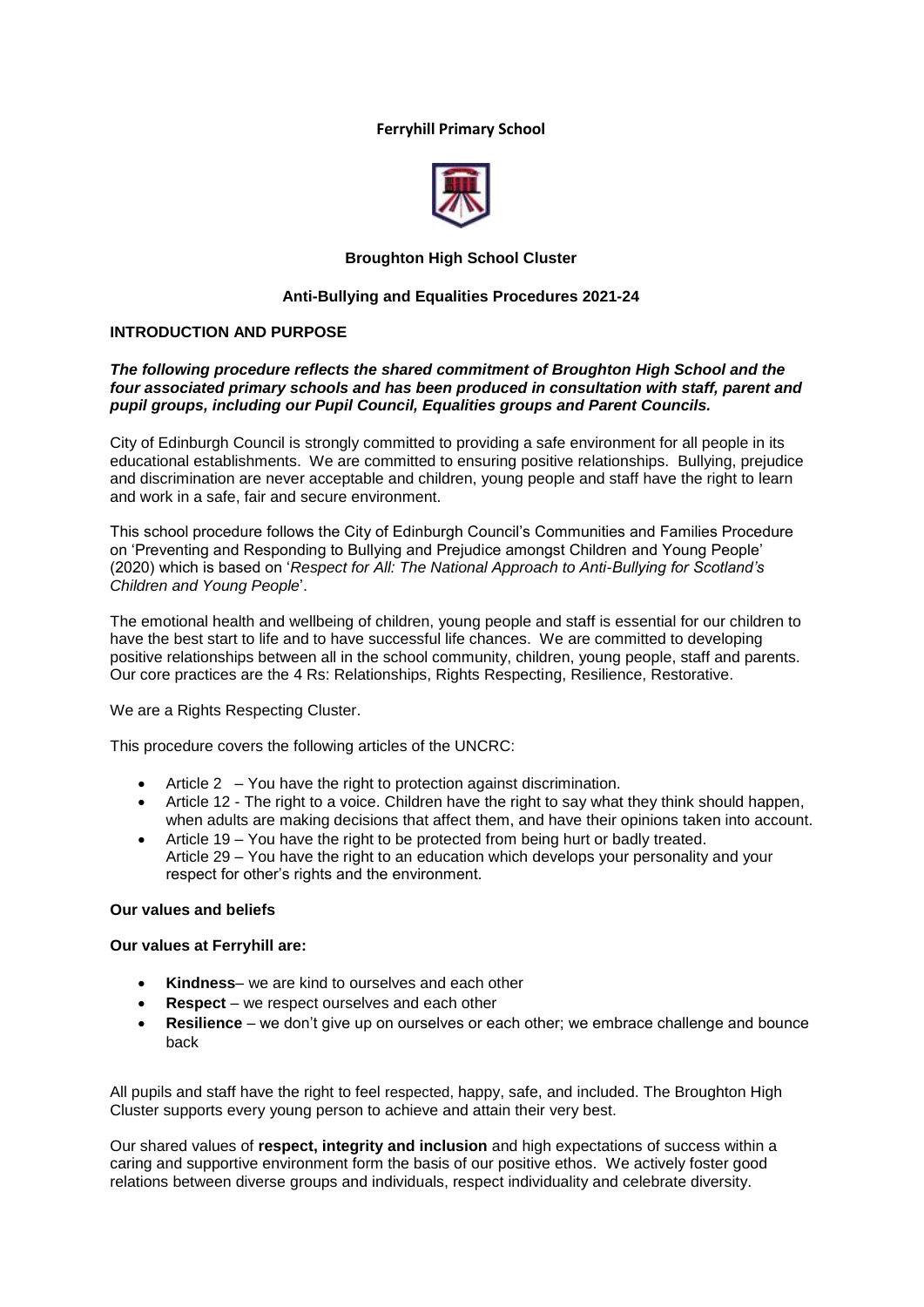We are committed to promoting equality of opportunity for all and we work actively towards eliminating all forms of bullying, prejudice and discrimination. We challenge inequality and promote tolerance through our inclusive, nurturing environments.

We recognise the effects that bullying, prejudice and discrimination can have on a child or young person's feelings of worth, on their health and wellbeing and on their school-work.

We actively foster good relations between diverse groups and individuals. We use restorative approaches to repair and strengthen relationships between staff and pupils within our whole school community.

We provide opportunities for success through a variety of curricular and extra-curricular options and pathways. We encourage creativity and support our young people to build the skills and resilience they need for the future.

We have the courage to aspire to the very best we can be. We belong to our school and we are very proud of our tradition and heritage.

## **Definitions**

## **What do we mean by bullying?**

"Bullying is both behaviour and impact; the impact is on a person's capacity to feel in control of themselves. This is what we term as their sense of 'agency'. Bullying takes place in the context of relationships; it is behaviour that can make people feel hurt, threatened, frightened and left out. This behaviour happens face to face and online".

## (respect*me* 2015)

**Bullying behaviour** is a more useful phrase than 'bully'. The term bully labels an individual with a fixed trait, whereas bullying behaviour can be transient and temporary and can be changed/corrected.

Bullying behaviours can take many forms. Examples of bullying behaviours include:

- Name calling, teasing, putting down or threatening.
- Ignoring, leaving out or spreading rumours.
- Hitting, tripping, kicking.
- Taking and damaging belongings
- Sending an abusive text, email or instant message, or posting an abusive comment on a social networking site (online or cyber-bullying).
- Targeting someone because of who they are or who they are perceived to be.

## **Person being bullied/picked on/isolated or person on the receiving end of bullying behaviour** are more useful phrases than 'victim'. The label victim can be disempowering. The term victim labels an individual with a fixed trait whereas bullying experiences can be temporary. There can also be a complex interplay between those involved and there may not be a clear beginning and end.

**Online bullying or cyberbullying** is bullying behaviour that takes place via mobile phone or over the internet through email, messaging, social networking websites or online gaming and should be taken as seriously as any other form of bullying

## **What is not bullying behaviour?**

*"You don't have to like me…agree with me…or enjoy the same things I do. But you do have to respect me." (*respect*me*, 2018). In order to work effectively, positively and diligently to prevent and respond to all forms of bullying and allegations of bullying behaviour, it is important to distinguish between what is and is not bullying behaviour.

Anyone can make a mistake or behave in a way that is inappropriate but not every action that has a negative impact on someone else is 'bullying behaviour'. Part of our responsibility and duty is to support our children and young people to develop resilience. We cannot condone the overuse or misuse of the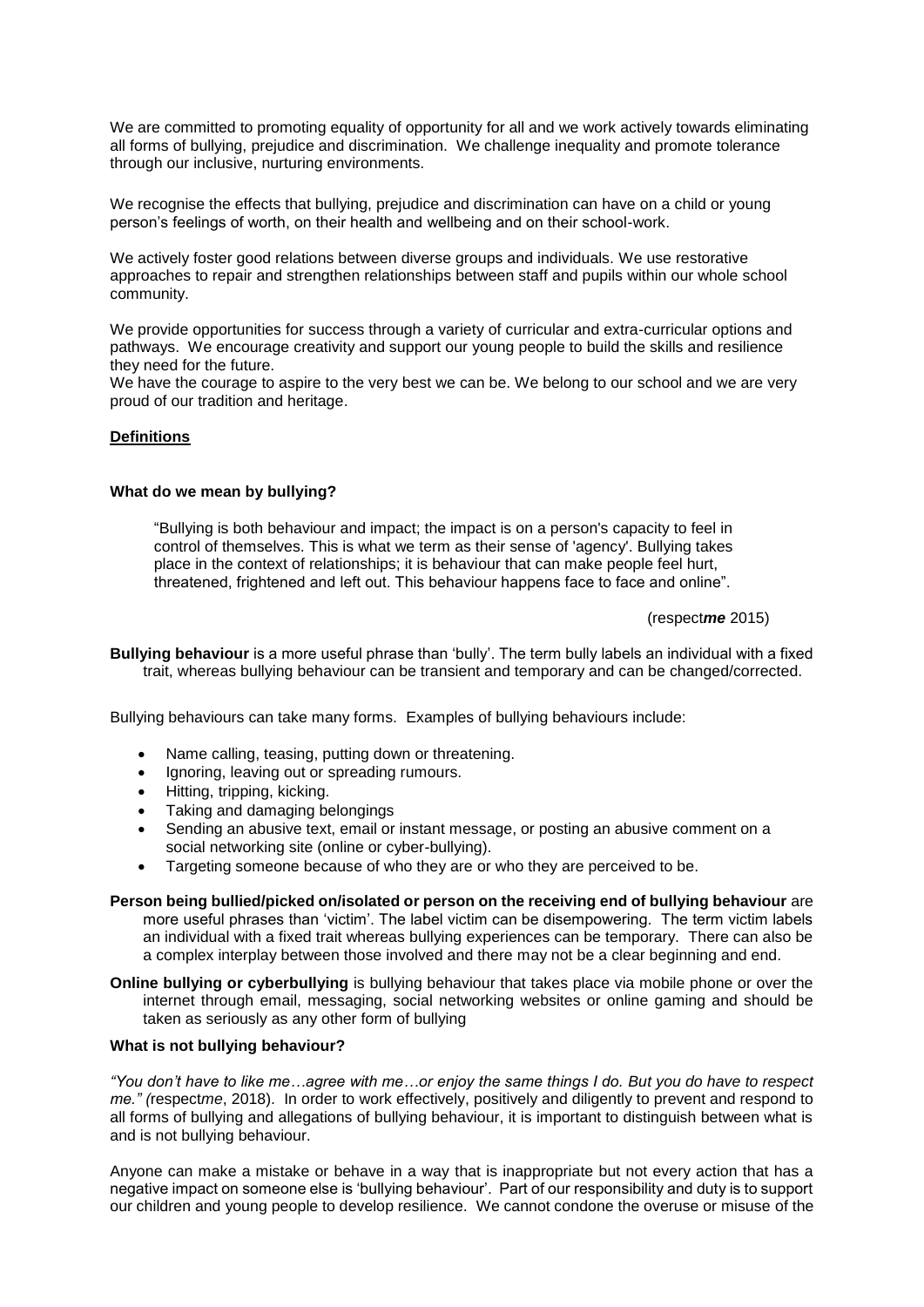term 'bullying' or react disproportionately to children and young people's behaviours. To do so would be counterproductive.

We know that children and young people will fall out and disagree with each other as they form and build relationships. This is a normal part of development and most children and young people have the ability to bounce back from these experiences. It is important to discuss how they feel and help them to develop resilience to manage their relationships. This is in line with guidance from respect*me*. "*We should always remember that children will tease each other, fall in and out with each other, have arguments, stop talking to each other and disagree about what they like and don't like. This is a normal part of growing up and should be distinguished from bullying. However, in an environment where this behaviour is left unchecked, it can lead to bullying, making those being bullied feel afraid, uncomfortable and unsafe in their environment."* (respect*me*, 2018).

Furthermore, bullying behaviour can sometimes be unsuccessful as bullying behaviours can sometimes have no impact. In this case the person the behaviours were directed at has not been bullied but the behaviour still needs to be challenged appropriately and should not be ignored. For example, the use of homophobic or prejudicial language, which may have no impact on the person it is aimed at, must still be challenged, as the language itself is unacceptable and could affect other people.

Respect*me* state "Bullying can affect people in different ways and this should be taken into consideration. If you are unsure if behaviour is bullying, look at the effect it is having on the child or young person. If they are unable to respond effectively and regain their sense of self and control in the situation, adults need to intervene to help restore it. Keeping the focus on impact reduces the emphasis on issues of persistence and intent. What you do about bullying is more important than how you define it." (2018)

Incidents may be perceived as bullying when they are, in fact, criminal in nature. It is important to ensure that criminal offences such as hate crime, child sexual exploitation and gender-based violence are clearly distinguished from bullying. For example, when someone is coerced or pressurised to do something sexual or is touched inappropriately, this is not bullying. It is sexual assault, sexual abuse or gender-based violence. There are laws to protect children and young people from this very serious behaviour.

## **Discrimination, Prejudice-based Bullying and the Equality Act 2010**

Bullying behaviour can often be rooted in prejudice and discrimination due to difference or a perceived difference. We are committed to challenging discrimination, prejudice-based bullying and language, and to fulfilling our duty under the Equality Act 2010.

The Equality Act 2010 sets out rights which include legal protection from discrimination to any of the nine protected characteristics: **disability; race; sex (gender); pregnancy/maternity; religion/belief; sexual orientation; gender re-assignment; age; marriage/civil partnership**

*Note: In relation to the education of children and young people, the protected characteristics of age, marriage and civil partnership are not included.*

We recognise that children and young people can also experience bullying in relation to: asylum seeker or refugee status; body image; being care experienced; social or economic status; young carer responsibilities; imprisonment of parents/carers, siblings, or other family members.

We recognise that children and young people can experience disadvantage, prejudice or discrimination because of any of these individual factors or a combination of factors.

#### **Hate incident or hate crime**

A bullying incident is a hate incident if the victim or anyone else thinks it was carried out because of hostility or prejudice based on actual or perceived disability, race, religion, sexual orientation or transgender identity. If the incident is a criminal offence and the offender targeted the victim because of their prejudice or hostility based on any of these characteristics, this is a hate crime. All hate crimes should be reported to Police Scotland through the School Link Officer. In the case of hate incidents,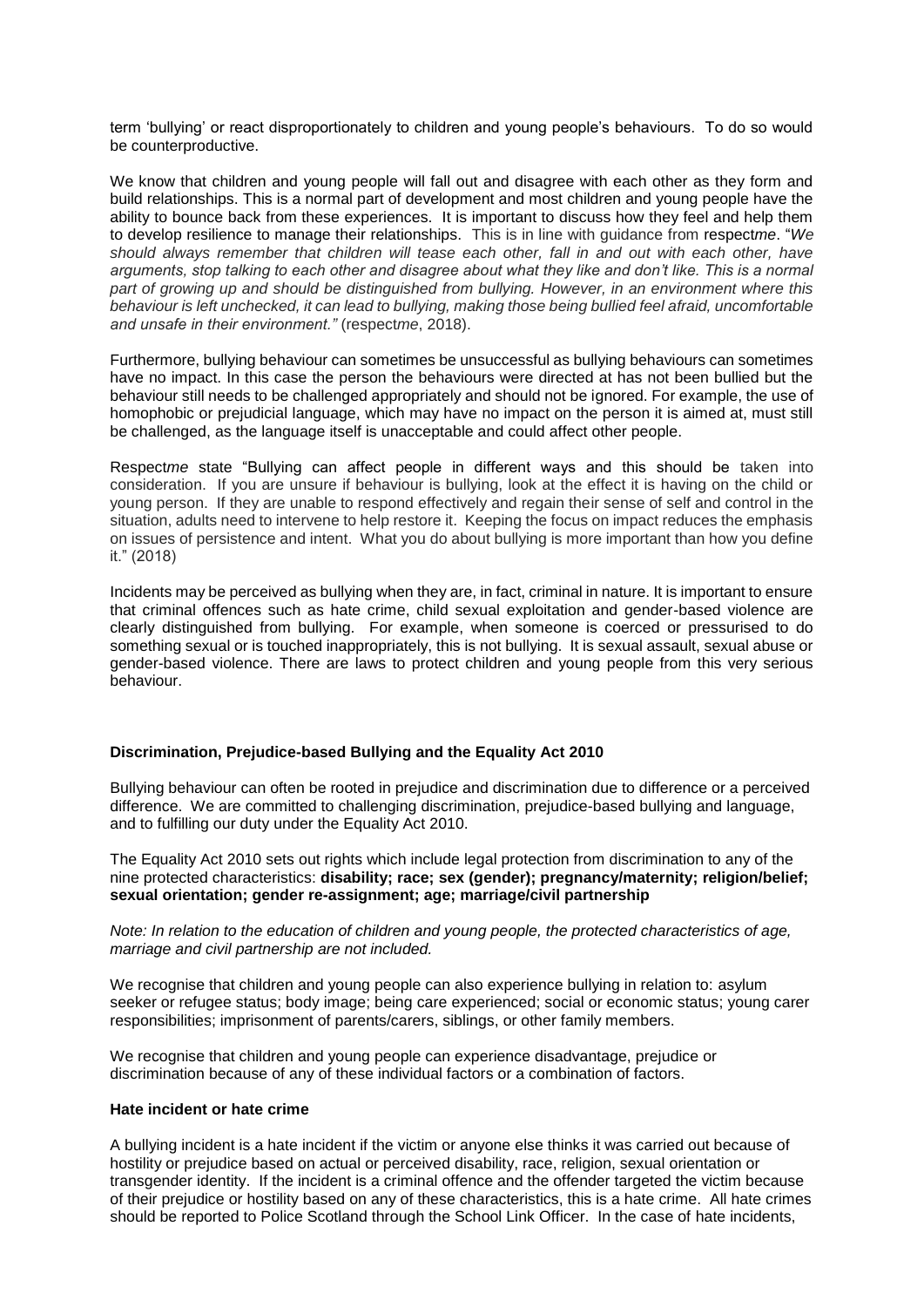the designated member of staff / Equality Co-ordinator should seek advice from the School Link Officer.

## **Additional support needs**

Every child gets help in school with their learning and development. As part of our commitment to inclusion, schools and services maintain effective arrangements to make reasonable adjustments to ensure the widest range of individual needs are met as a natural part of what we do on a day-to-day basis. This includes planning to meet children's needs, collaborative working, tracking children's progress, identifying any barriers to learning, helping children with any difficulties that arise, communicating with parents/carers and supporting transitions. A child has additional support needs if they need more, or different, support to what is normally provided in schools to children of the same age. Some children may need a lot of support all through school. Others may need only a small amount of additional support for a short time. Children with additional support needs may be at risk of experiencing bullying or discrimination and conversely children who are bullied are likely to develop additional support needs.

# **Responsibilities and Reporting bullying, prejudice and discrimination incidents**

# **Headteachers are:**

• responsible for the introduction and implementation of this procedure. However, all staff, all pupils and their parents/carers must play an active part in following the guidance and putting it into practice. Teachers and support staff are expected to be pro-active, to treat all allegations seriously and to refer reports of incidents to the Equalities Co-ordinator / designated member of the senior leadership team. The incident is recorded accurately with future actions detailed.

# **The Equalities Co-ordinator**, **in consultation with the Head Teacher, is required to**:

- ensure that all allegations are reported and recorded rigorously
- monitor SEEMiS Bullying and Equalities module reports regularly, at least termly
- monitor and report annually on the implementation of this procedure
- supervise the review and updating of this procedure at least every three years

## **Pupils are asked to:**

- report all incidents and suspected incidents of any type of bullying, discrimination or prejudice that they experience to a member of staff, where it is safe for them to do so
- report all incidents and suspected incidents of bullying, discrimination and prejudice that they see to a member of staff, where it is safe for them to do so
- support each other and to seek help from a member of staff, to ensure that everyone feels safe and nobody feels excluded or afraid in school.
- if they don't feel able to speak to a member of staff, they could speak to one of our Wellbeing mentors or contact an external organisation for advice and support, e.g. Childline, LGBT Youth Scotland or ELREC.

## **All school staff are required to:**

- be pro-active in implementing the procedure
- treat all allegations and observation of bullying, discrimination and prejudiced behaviour or language seriously
- seek to address incidents, where appropriate
- record any incidents on or Bullying and prejudice incident form or a Wellbeing Concern form and inform the Pupil Support Leader and/or Equalities Co-ordinator of all incidents

## **Parents/carers are asked to:**

- be aware of respect*me*, Scotland's Anti-bullying Service booklet Bullying Behaviour: A Guide for Parents and Carers (available at [http://respectme.org.uk/resources/publications/\)](http://respectme.org.uk/resources/publications/)
- work collaboratively and respectfully with staff, children and young people and other parents/carers where appropriate to help ensure bullying, discrimination and prejudice cannot thrive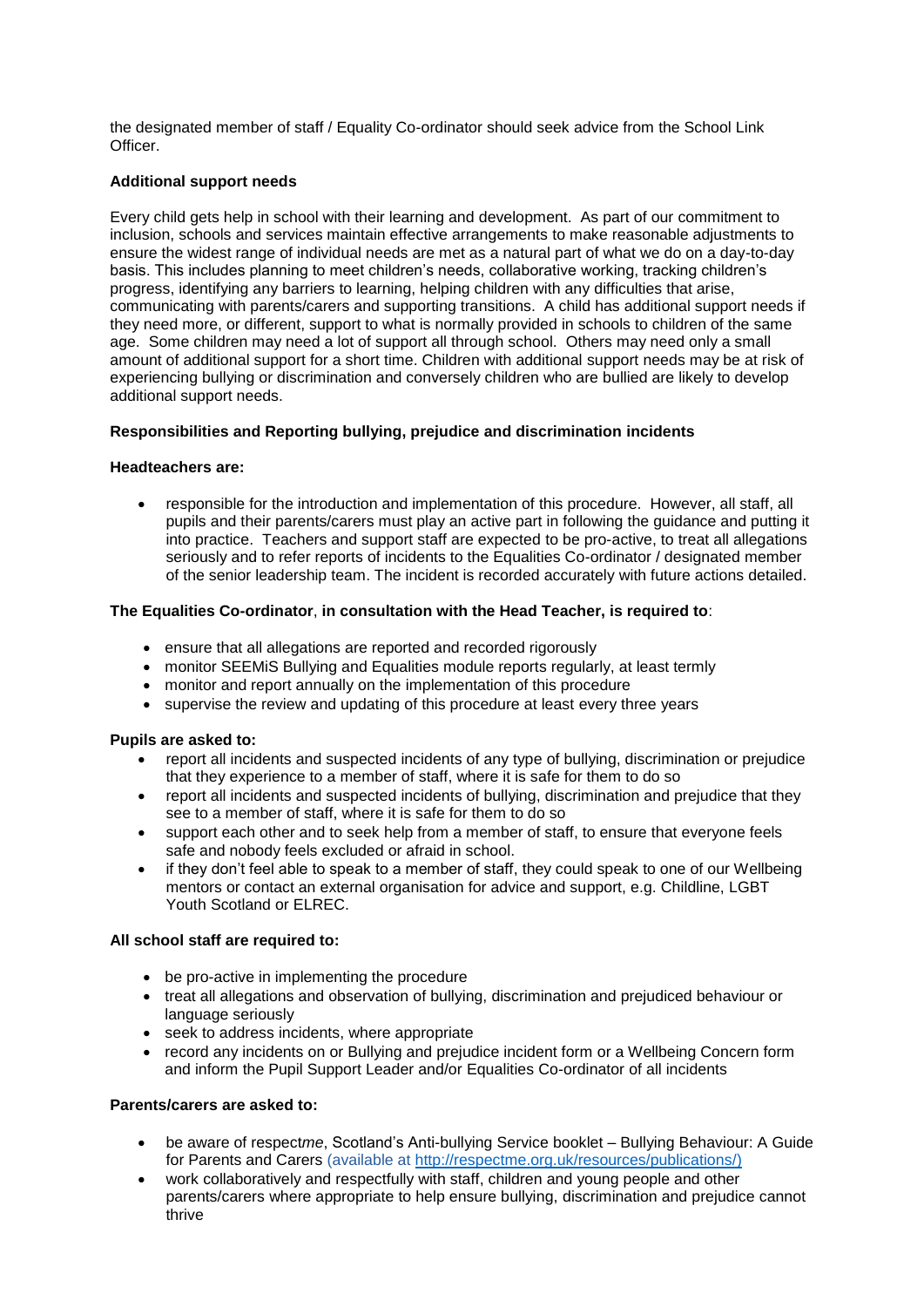- speak to any member of staff (the class teacher, guidance teacher or member of senior leadership team) if they have any concerns about bullying, discrimination and prejudice experienced by their child or by another child / children at the time of the incident or as soon as possible thereafter
- encourage their children to be positive members of our school community
- monitor closely their child's use of mobile phone and the internet and to intervene if there is a suspicion that these are being used inappropriately.
- understand that we seek to understand the experiences and address the needs of all children and young people who experience bullying, discrimination or prejudiced behaviour as well as those who present bullying, discrimination or prejudiced behaviour. We do this within a framework of respect, responsibility, resolution and support.
- speak to the Head Teacher if their concerns continue following initial intervention
- be aware that they can contact a relevant external organisation for advice and support
- be aware of the school's complaints procedure and the Council's Advice and Conciliation Service and their rights with regard to these procedures.

# **PROMOTION OF EQUALITY**

**Through the Curriculum for Excellence, we** deliver an inclusive curriculum to:

- Increase knowledge of children's rights and responsibilities as responsible citizens.
- Challenge stereotypes, bias and discrimination, including prejudice-based attitudes and language
- **Teach Critical Literacy**
- Provide age-appropriate reading materials and resources that positively reflect and represent diversity, e.g. family structures that include single parents, people from minority ethnic backgrounds, disabled people, same-sex parents.
- Build resilience and empathy in young people as confident individuals.
- Raise awareness about bullying and our Anti-Bullying Procedure across a range of school subjects.

## **PREVENTION**

By promoting a positive school ethos, with a focus on rights, equalities and health and wellbeing, we hope to prevent bullying, prejudice and discrimination happening. For example

- We use posters and school display screens to remind pupils that bullying, prejudice and discrimination are not acceptable and what to do if they or someone they know is being bullied or experiencing prejudice.
- Our Equalities group actively supports the school's work on prevention of bullying, prejudice and discrimination.
- Bullying, prejudice and discrimination and other equality-related issues are a standing item on the SLT meetings, faculty meetings and our Pupil Council agenda.
- We carry out surveys and focus groups to evaluate ethos and health and wellbeing in the school.
- The school holds diversity and anti-bullying events to raise the profile of these issues. For example, during Anti-bullying Week we hold events to raise awareness of what bullying looks like, how we can prevent it and what supports are available for pupils who experience bullying. We also hold anti-bullying assemblies and discuss bullying in PSE time.
- The Rights Respecting School group ensure that all the pupils are aware of and learn about their human rights through lessons, events, assemblies and displays. The Rights-Respecting values are being embedded in the school and so pupils are being empowered to become more active citizens and learners.
- The Wellbeing mentors programme is now established in the school. Senior pupils are trained and empowered to support pupils will all aspects of their wellbeing. This includes incidents that could lead to gender violence, which can be domestic abuse, sexting, assault or homophobia. Pupils are taught to challenge peers about their behaviour if it is safe to do so.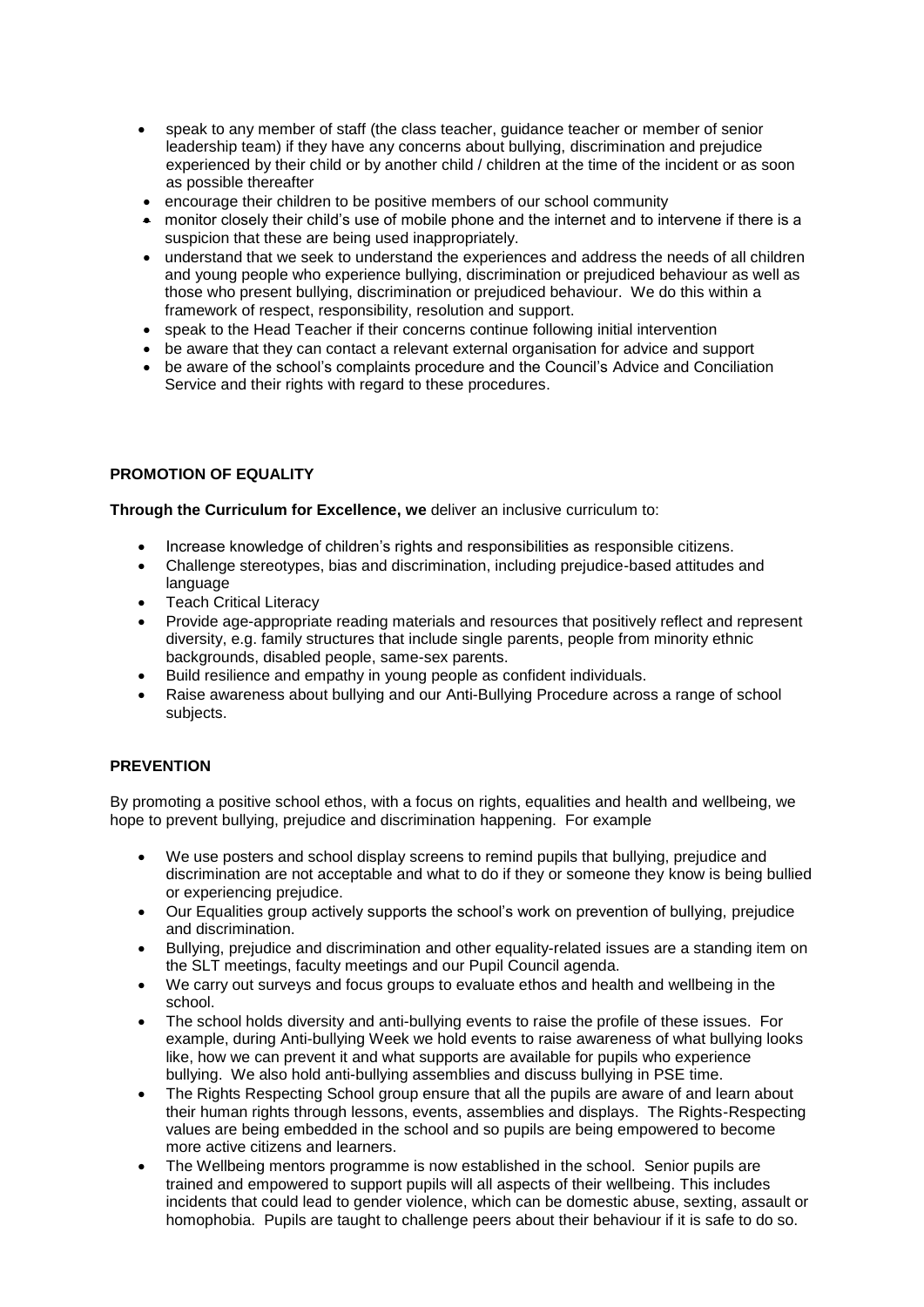- We work with other agencies and partners in health, police and the voluntary sector to promote a positive ethos. This includes working with organisations such as Granton Youth, U-Evolve, SHE Scotland, Mentors in violence prevention, Edinburgh Young carers, Edinburgh and Lothians Race Equality Council (ELREC), LGBT Youth Scotland, respect*me*, Diana award and Carnegie award,
- Our staff engage with professional learning to increase their awareness and understanding of all forms of bullying, prejudice and discrimination as well as to develop skills in restorative practice.

# **SUPPORT**

## **How we support pupils who are bullied or experience prejudice and discrimination**

We listen to the child or young person

- We reassure them that they have done the right thing by telling.
- We encourage them to talk about how they feel, find out what happened and who was involved
- We involve them in making choices about how the matter could be resolved.
- We discuss strategies for being safe and staying safe.
- We ask them to report any further incidents to us straight away.
- We affirm that the bullying behaviour can be stopped and that we will persist with interventions to achieve a satisfactory conclusion.
- We say clearly what will happen next and that we will update them on progress.
- When the incident has been resolved, we monitor and check that bullying behaviour has not started again.

## **What happens next?**

- The teacher or member of staff who receives the report will record the incident on a Bullying and prejudice incident form or Wellbeing Concern form and discuss the next steps with the designated member of senior leadership team / Equalities Co-ordinator.
- At all times, child protection procedures and/or Risk Management procedures should be followed, if necessary.
- In most cases, further investigation will be carried out by a member of senior leadership team / Equalities Co-ordinator (or in secondary schools this may be delegated to the Pupil Support leader)
- Further investigation may involve:
	- ➢ Speaking with the children or young people involved, preserving confidentiality.
	- $\triangleright$  Speaking with children or young people or others who witnessed the incident, preserving confidentiality.
	- ➢ Speaking with parents (*after consultation with the child or young person*)
	- ➢ Seeking advice from partner services and relevant organisations
- In all cases where there may be criminal implications (e.g. sexual assault or hate crime) a designated member of senior leadership team / Equalities Co-ordinator ((or Pupil Support Leader in secondary schools) will report this to Police Scotland.
- In the case of hate incidents, the designated member of the senior leadership team / Equalities Co-ordinator/ Pupil Support Leader will seek advice from Police Scotland.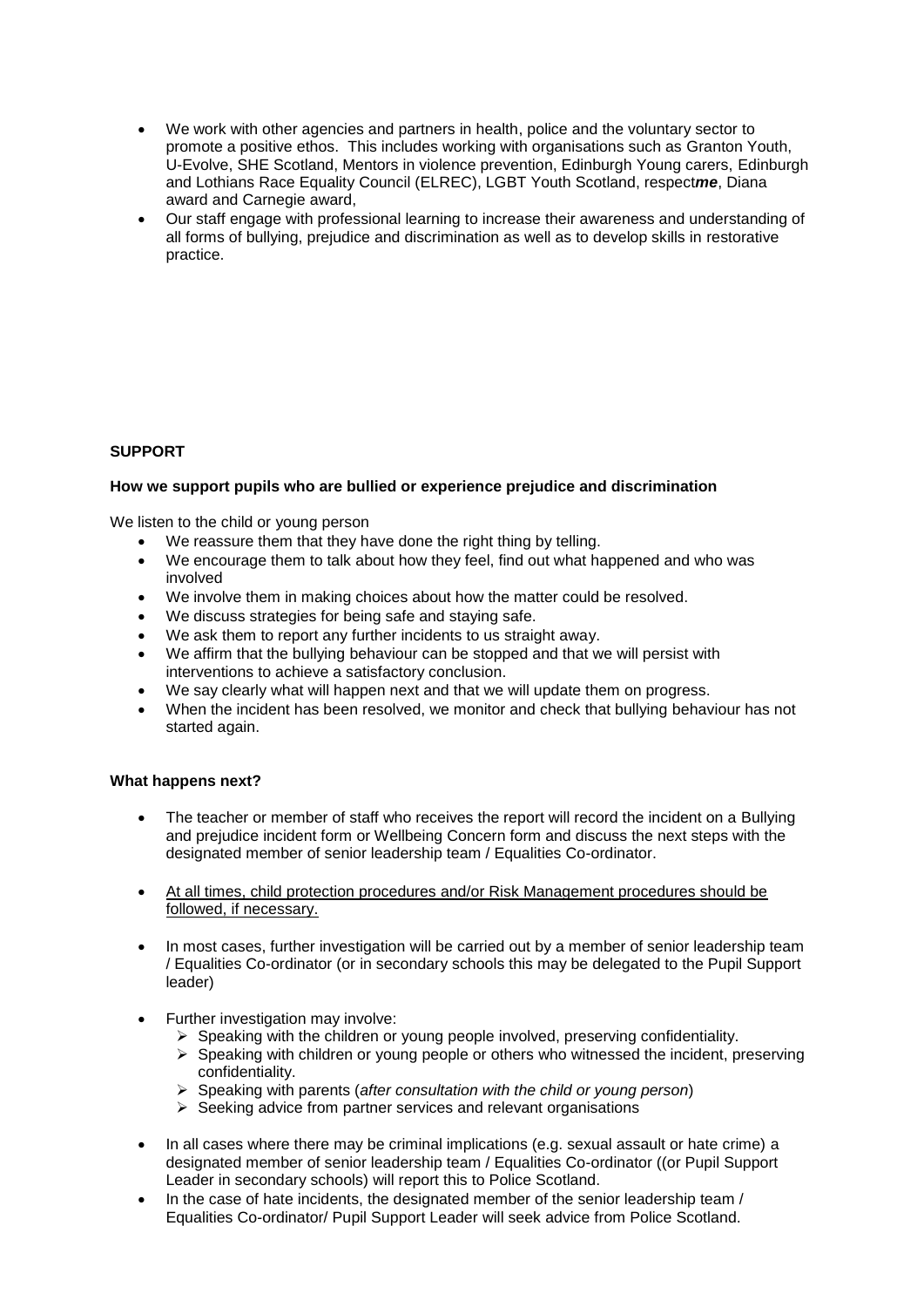- If it is found that bullying, prejudice or discrimination has taken place, we will take appropriate and proportionate action (see examples of possible actions below)
- If it is found that bullying, prejudice or discrimination has not taken place, we will speak with the child or young person who reported the incident and offer further support if needed.
- At all times, we will update the child or young person who reported bullying, prejudice or discrimination.

## **Our work with pupils who bully others or present prejudiced or discriminatory attitudes / behaviour**

A child or young person who is bullying someone else may not be doing this consciously, but the impact of bullying, prejudice or discrimination is still felt and this is taken seriously. Pupils who engage in bullying behaviour or present prejudiced or discriminatory attitudes / behaviour will be treated fairly and consistently using actions that are proportionate and appropriate to the age and stage of the child and to the incident (see below).

- We interview the pupil (or pupils) involved in the incident separately.
- We listen to their version of events and take time to discover the reasons for the behaviour.
- We talk to anyone who may have witnessed the incident.
- We reinforce the message that bullying, prejudice and discrimination are not acceptable, and that we expect it to stop.
- We address prejudicial or discriminatory attitudes that may be behind the behaviour
- We seek a commitment to stop bullying.
- We affirm that it is right for pupils to let us know when they are being bullied.
- We consider consequences under our school's Positive Relationships Procedure.
- We consider what support the pupil needs and whether other referrals are required, e.g. educational psychologist, youth worker or counsellor.
- In all cases where there may be criminal implications (e.g. sexual assault or hate crime) we report this to Police Scotland directly or via Community Police officer.
- In the case of hate incidents, we seek advice from Police Scotland.
- We advise pupils responsible for bullying, prejudice or discrimination that we check to ensure that the behaviour stops.
- We contact the parents of the pupil(s) at an early stage.
- We follow up after incidents to check that the bullying, prejudiced or discriminatory behaviour has not started again in any form.

## **Some examples of our actions**

- Restorative practices, including acknowledging grievances and conflict resolution.
- Involvement of a parent/carer where appropriate.
- Peer mentoring and mediation.
- De-escalation strategies.
- Physical separation of person/people presenting bullying, prejudiced or discriminatory behaviour, where necessary and possible.
- Use of a Nurture space (Learning Base, Nurture classroom, Pupil Support Base or Wellbeing Hub) to increase confidence and provide support.
- Consequences, including loss of privileges.
- Assessment of additional support needs, including counselling, for the person being bullied or experiencing prejudiced or discriminatory behaviour or for the person who is bullying or displaying prejudiced or discriminatory behaviour.
- Involvement of other agencies and partners in health, police and voluntary sector.
- Referral to specific support service, such as Psychological Services, Education Welfare Service, Social Work or Child and Adolescent Mental Health Service (CAMHS).

**Note: Exclusion from school is not itself a sanction or punishment for bullying, prejudiced or discriminatory behaviour and would only be used in specific circumstances and as a last resort.**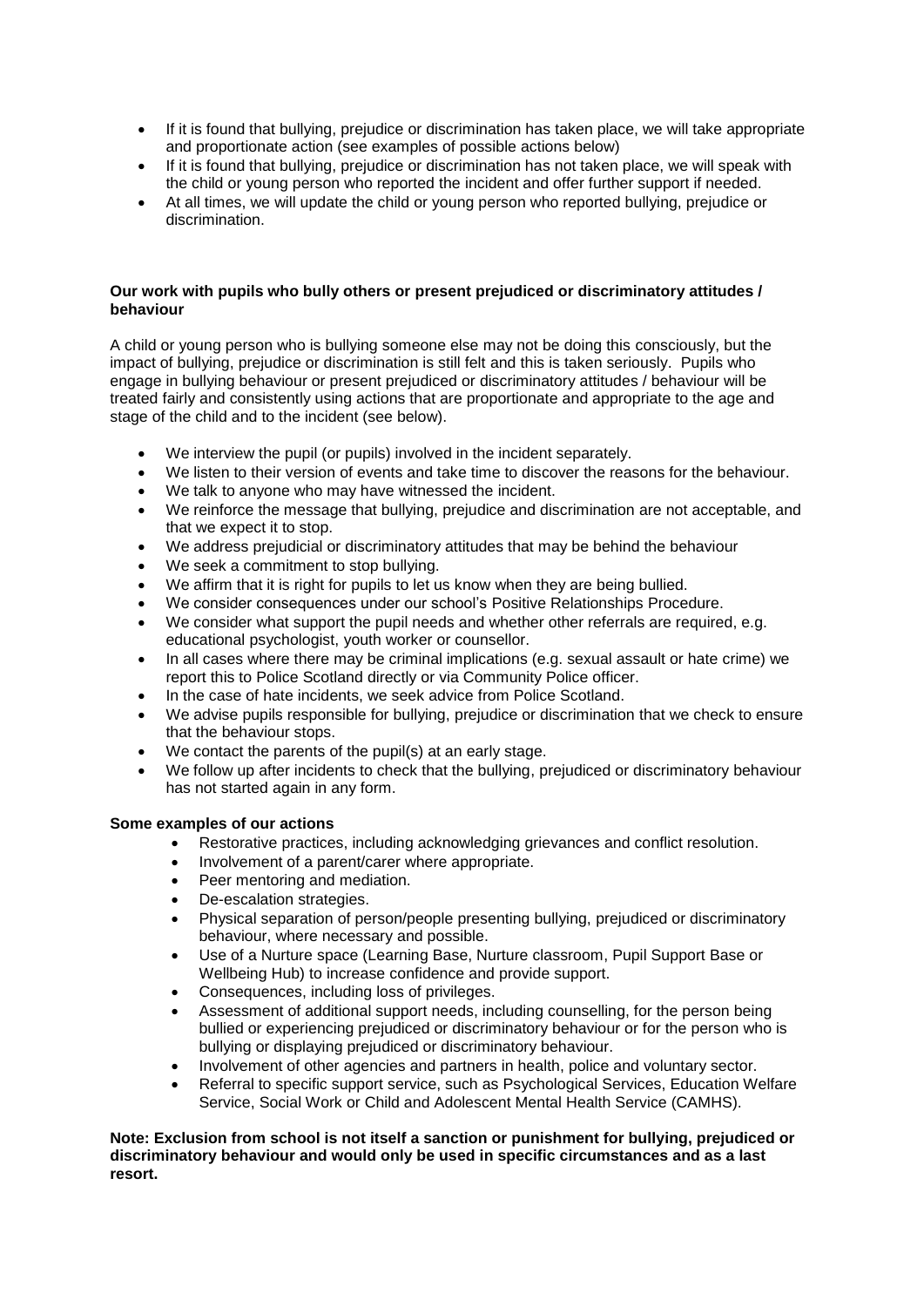## **Online bullying and bullying outside the school premises**

We know that bullying, prejudice and discrimination can occur outside the school gates and via mobile phones and social network internet sites. The behaviour may be presented by pupils from our own school, by pupils from other schools or by people who are not at school at all. Where a pupil or parent informs us of bullying, prejudice or discrimination out with the school premises we will:

- Talk to pupils about how to avoid or handle these incidents outside of school.
- Talk to the Head Teacher of any other school(s) whose pupils are allegedly presenting bullying, discrimination and prejudiced behaviour.
- Talk to the transport company about bullying on buses
- Talk to the police, if appropriate.
- Talk to parents about the behaviour of their young people.

## **Follow-up**

When the incident has been resolved, we monitor and check with the child or young person that bullying has not started again.

## **RECORDING AND MONITORING BULLYING INCIDENTS**

The designated member of senior leadership team / Equalities Co-ordinator or Pupil Support Leader (secondary) will support the recording of all incidents in the Bullying and Equalities module in SEEMiS.

The following information is recorded:

- the person experiencing the behaviour
- the person displaying the behaviour
- the nature and category of the incident
- the perceived reason(s) for bullying
- actions already taken and future actions
- conclusion (being addressed, resolved, not resolved, unfounded)

All reported incidents should be recorded. Records should include whether the incident is bullying, and/or prejudice-based and the nature of this. If there is any dispute or doubt (on the part of any individual) about whether the incident was or was not bullying or prejudice, the incident and the doubts should be recorded.

The designated member of senior leadership team / Equalities Co-ordinator will:

- ensure that this procedure is implemented.
- monitor SEEMiS reports on regular basis, at least termly.

Records of bullying, discrimination and prejudice-based incidents will be collected centrally from SEEMiS by the local authority from August 2020 on a termly basis.

## **COMMUNICATING THIS PROCEDURE**

We promote our anti-bullying procedure throughout the session and we publicise this procedure on our individual school websites. Information is on display around the school advising pupils on how they can report bullying, discrimination and prejudice, or seek confidential help. The procedure is also reinforced through PSE classes and assemblies.

## **CONCERNS AND FEEDBACK**

We recognise that there may be times when pupils or parents/carers feel that we have not dealt well with an incident of bullying, discrimination and prejudice or a wider community issue. If a pupil or parent/carer feels that an incident/issue has not been fully resolved to their satisfaction, we ask them to contact the Head Teacher in the first instance.

If the Head Teacher cannot resolve these concerns informally, parents/carers can raise their concerns more formally through the school's Complaints Procedure. If early resolution at this stage is not